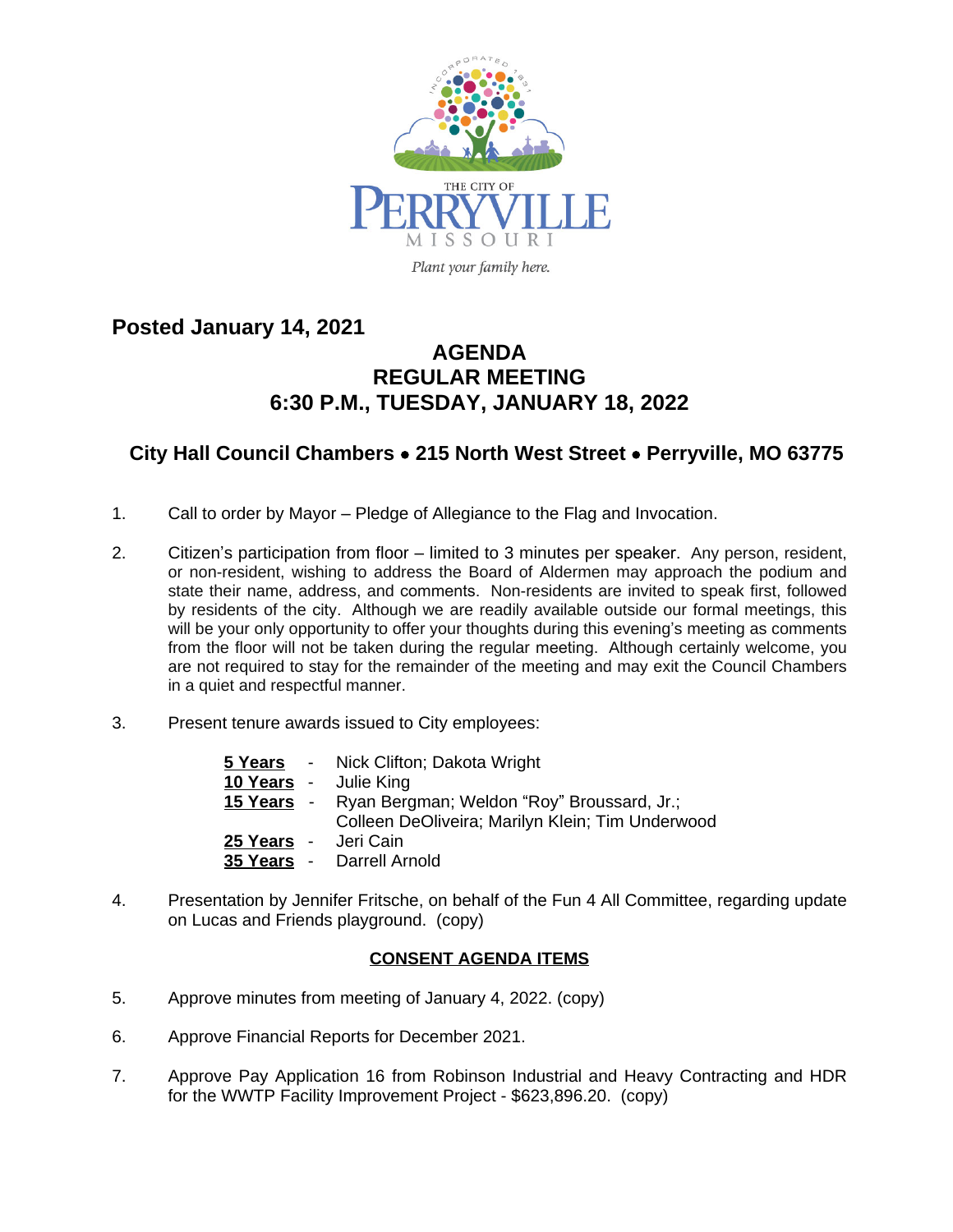- 8. Approve Pay Estimate 4 from Lappe Cement Finishing, Inc., relative to the 2021 Street Improvement Project - \$267,472.16. (copy)
- 9. Approve request from St. Vincent DePaul Church's Youth Minister to close St. Joseph Street and streets around the Square for a March for Life on Friday, January 28, 2022, beginning at 10:00 a.m.
- 10. Approve request to sell city property through Purple Wave On-Line Auction site. (copy)
- 11. Approve extension of sludge farm agreement with Earl Miesner with a three-year extension rather than a five-year extension. (copy)
- 12. Approve updated Trash Collection and Placement Schedule. (copy)
- 13. Approve update to Police Department Operations Manual GO-22-0101. (copy)
- 14. Approve staff's recommendation to re-suspend Well 1 operation. (copy)

## **END OF CONSENT AGENDA**

- 15. Discussion regarding traffic control on Brenda Avenue.
- 16. Discussion regarding Downtown Square streetlights.
- 17. Bill No. 6259 for Ordinance No. 6476 Accepting Voluntary Annexation from Missouri Highways and Transportation Commission for a portion of State Highway AC - second reading and final passage. (copy)
- 18. Bill No. 6260 for Ordinance No. 6477 Accepting Voluntary Annexation from the City of Perryville, Missouri, for a 5.37 acre tract as recorded in Document 2021R01107 of the Perry County Deed Records - second reading and final passage. (copy)
- 19. Bill No. 6261 for Ordinance No. 6478 Accepting General Warranty Deed from Perryville Development Corporation relative to property for Technical Education Building - second reading and final passage. (copy)
- 20. Bill No. 6262 for Emergency Ordinance No. 6479 Amending Chapter 10.20 of the Code of Ordinances relative to prohibited parking schedule (Brenda Avenue) - first and second reading and final passage. (copy enclosed - may be read by title only)
- 21. Bill No. 6263 for Ordinance Entering into an Engagement Letter with Day Pitney, LLP, and Privileged and Confidential Common Interest and Joint Litigation Agreement relative to Natural Gas Pipeline Intervenor Group Legal Representation - first reading. (copy enclosed - may be read by title only)
- 22. Bill No. 6264 for Ordinance Amending Title 17, Chapter 17.60.050(B), of the Code of Ordinances relative to Schedule of Minimum Parking Spaces Required - first reading. (copy enclosed - may be read by title only)
- 23. Committee Reports: Public Works, Public Safety, Finance, Liaison, Sidewalk, and Economic Development.